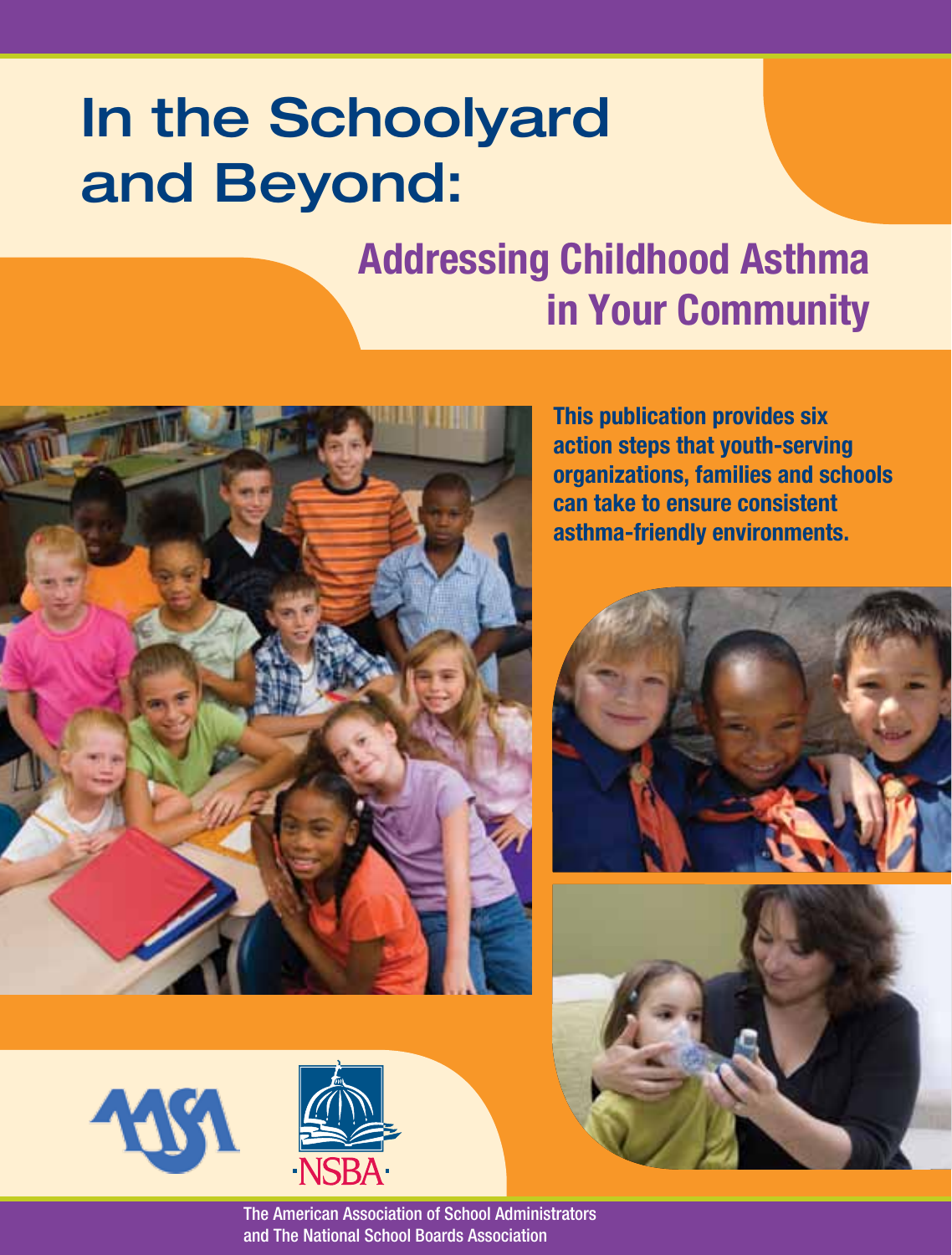# What Is Asthma?

Asthma is a chronic (ongoing, long-term) disease that narrows the passageways to the lungs. This condition makes it difficult to breathe.

#### **When asthma is present, the lungs show three key changes:**

- Inflamed airway linings
- Tightened muscle bands around air passageways
- Too much mucus



Children with asthma have it all the time, but they will only have trouble breathing if something irritates their lungs. No one knows what causes asthma, but it is known that certain conditions (triggers) can prompt the symptoms associated with the disease.

#### Symptoms of Asthma

#### **Children with asthma may display one or more of the following symptoms:**

- Wheezing
- Coughing, often occurring at night or in the early morning
- Shortness of breath
- Tightness in chest

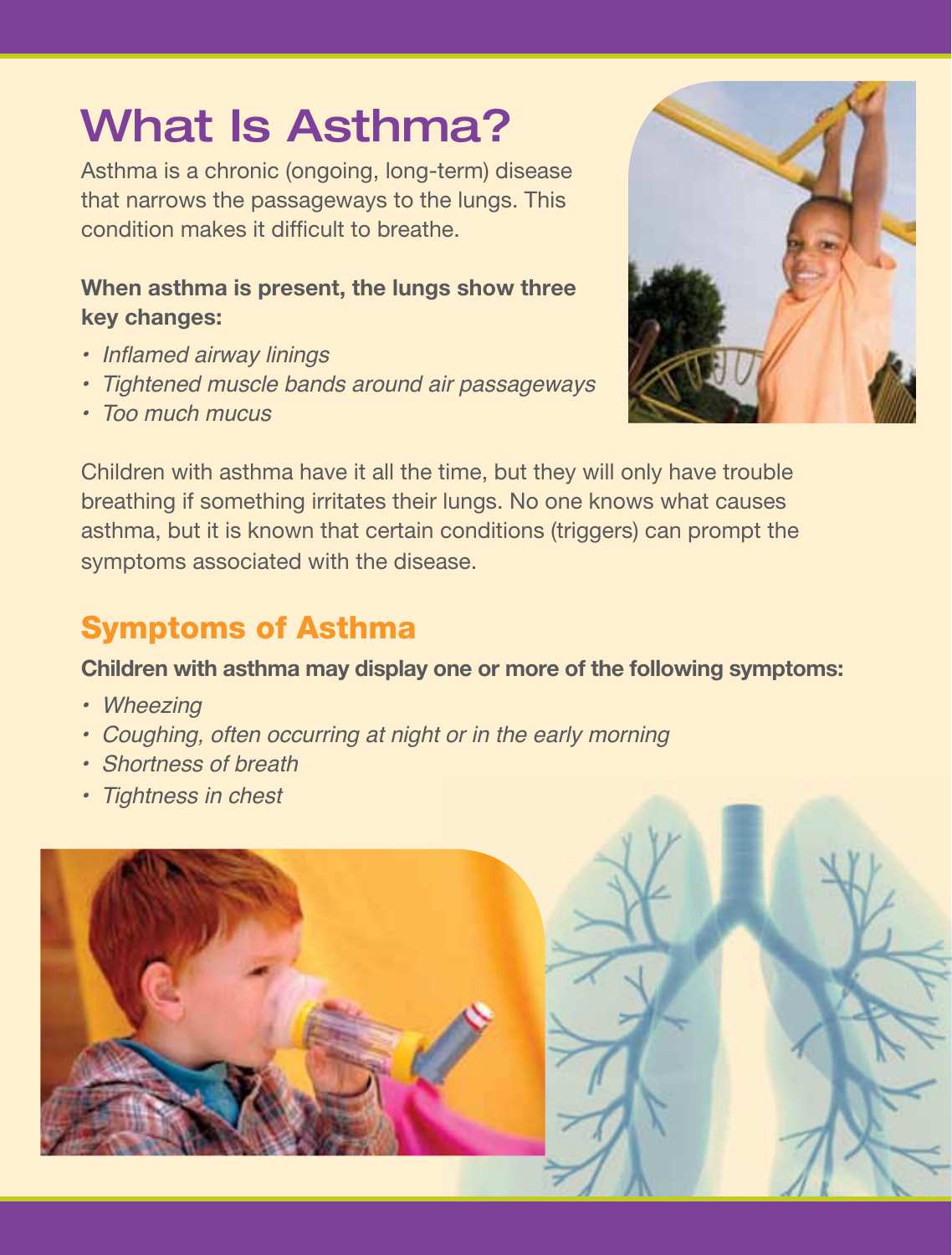## Why Address Childhood Asthma in Your Community?

- More than 5 million children ages 5-17 have asthma.<sup>1</sup> Students miss nearly 13 million school days each year to asthma.<sup>2</sup>
- Asthma may limit a child's ability to learn, sleep and play, require expensive treatment, and result in increased numbers of visits to the doctor and emergency room.<sup>3</sup> It is the third leading cause of hospitalization among children under 15.4
- Asthma that goes undiagnosed or that is poorly controlled can be fatal.<sup>5</sup>
- Asthma affects all ages, every race, both males and females, rich and poor. Asthma is more common in children, Hispanics, African Americans and those who live in poverty.6

#### Creating Asthma-Friendly Environments in Your Community

Youth-serving organizations, families and schools can work together to create asthma-friendly environments. A coordinated approach calls for communities to consistently:

- **(1) Use asthma action plans.**
- **(2) Reduce asthma triggers.**
- **(3) Manage medications and help children master the correct way to use them.**
- **(4) Encourage opportunities for physical activity.**
- **(5) Establish and maintain good communication.**
- **(6) Provide and/or take advantage of asthma education.**

<sup>&</sup>lt;sup>1</sup> Centers for Disease Control and Prevention. National Center for Health Statistics. National Health Interview Survey, 1999-2008.

<sup>2</sup> Akinbami, L. "Asthma Prevalence, Health Care Use and Mortality: United States 2003-05." Centers for Disease Control and Prevention, National Center for Health Statistics, 2006.

<sup>&</sup>lt;sup>3</sup> Wang, Li Yan Wang, Yuna Zhong, and Lani Wheeler. "Direct and Indirect Costs of Asthma in School-age Children," Preventing Chronic Disease: Public Health Research, Practice and Policy, 2:1, January 2005.

<sup>4</sup> Hall, MJ and CJ DeFrances. "2001 National Hospital Discharge Data.

<sup>5</sup> Akinbami, Lara J. "The State of Childhood Asthma: United States, 1980-2005," Advance Data From Vital and Health Statistics, No. 381. Revised December 2006. National Center for Health Statistics, 2006.

<sup>6</sup> Centers for Disease Control and Prevention. National Center for Health Statistics. Health Data Interactive. Accessed July 2010.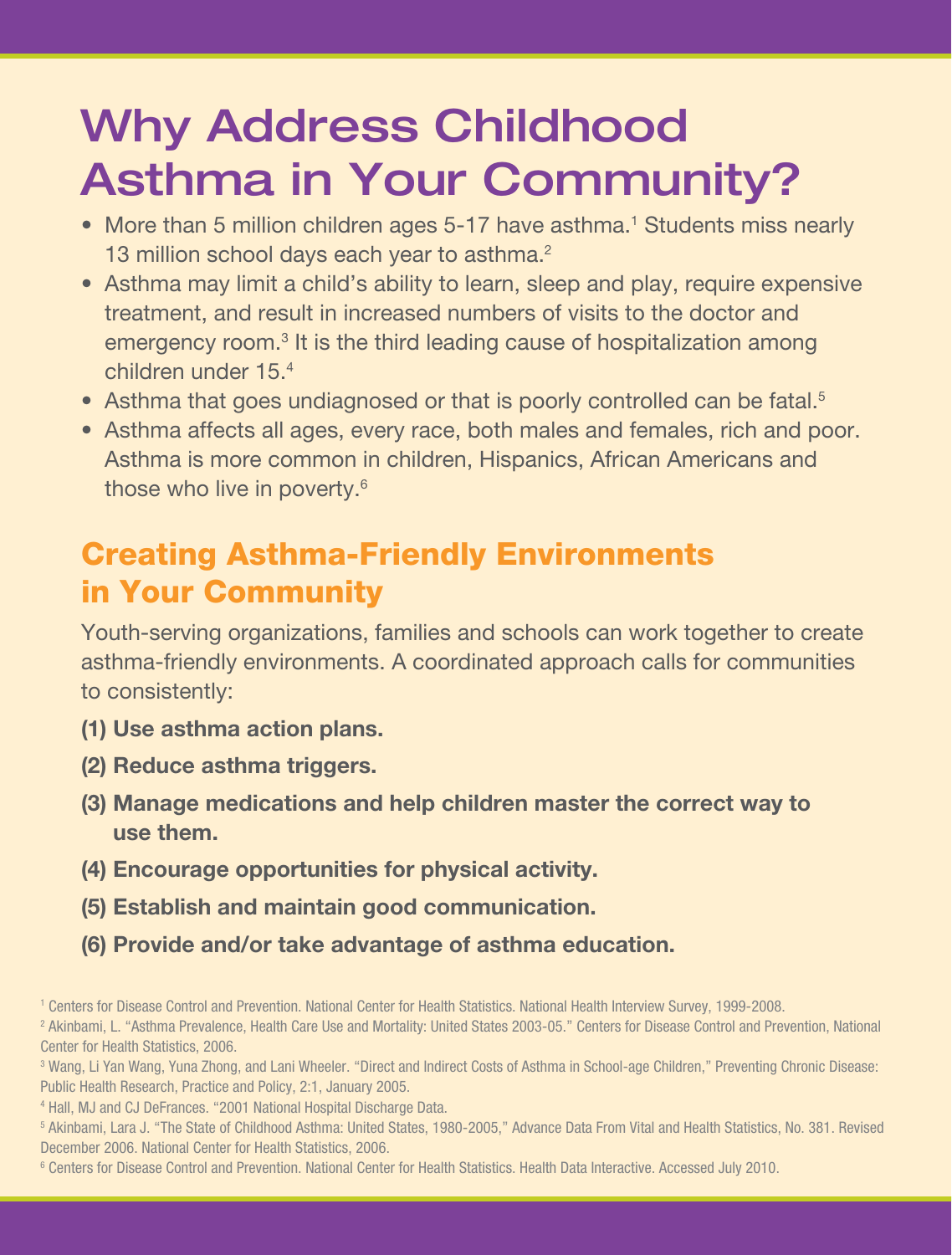## 1. Use Asthma Action Plans

Each child's asthma is unique and requires an action plan\* from the child's doctor or other health care provider. The action plan is a blueprint and contains information on medication (when and how to take it), triggers, symptoms and emergency care. The asthma action plan should be shared with the child's family, school, after-school programs and with everyone responsible for the child during his or her day.

#### **Youth-Serving Organizations**

- Keep up-to-date asthma action plans on file for every child with asthma.
- Ensure staff has read, understood, and has access to the asthma action plan.
- Communicate with families to learn about each child's triggers and symptoms.

#### **Families**

- Ensure all of your child's caregivers have an up-to-date asthma action plan.
- Establish a consistent relationship with your child's health care provider and ensure that you and your child fully understand the medications and treatment actions listed on the action plan.
- Work with school health staff and your health care provider to complete and submit an up-to-date asthma action plan each school year, or an amended plan during the year, if needed.

#### **Schools**

- Implement policies to ensure updated asthma action plans are on file and used, understanding they are critical to good asthma management.
- Enable school health staff to track and communicate asthma history with appropriate caregivers.

\* Find sample asthma action plans at www.cdc.gov/asthma/actionplan.html.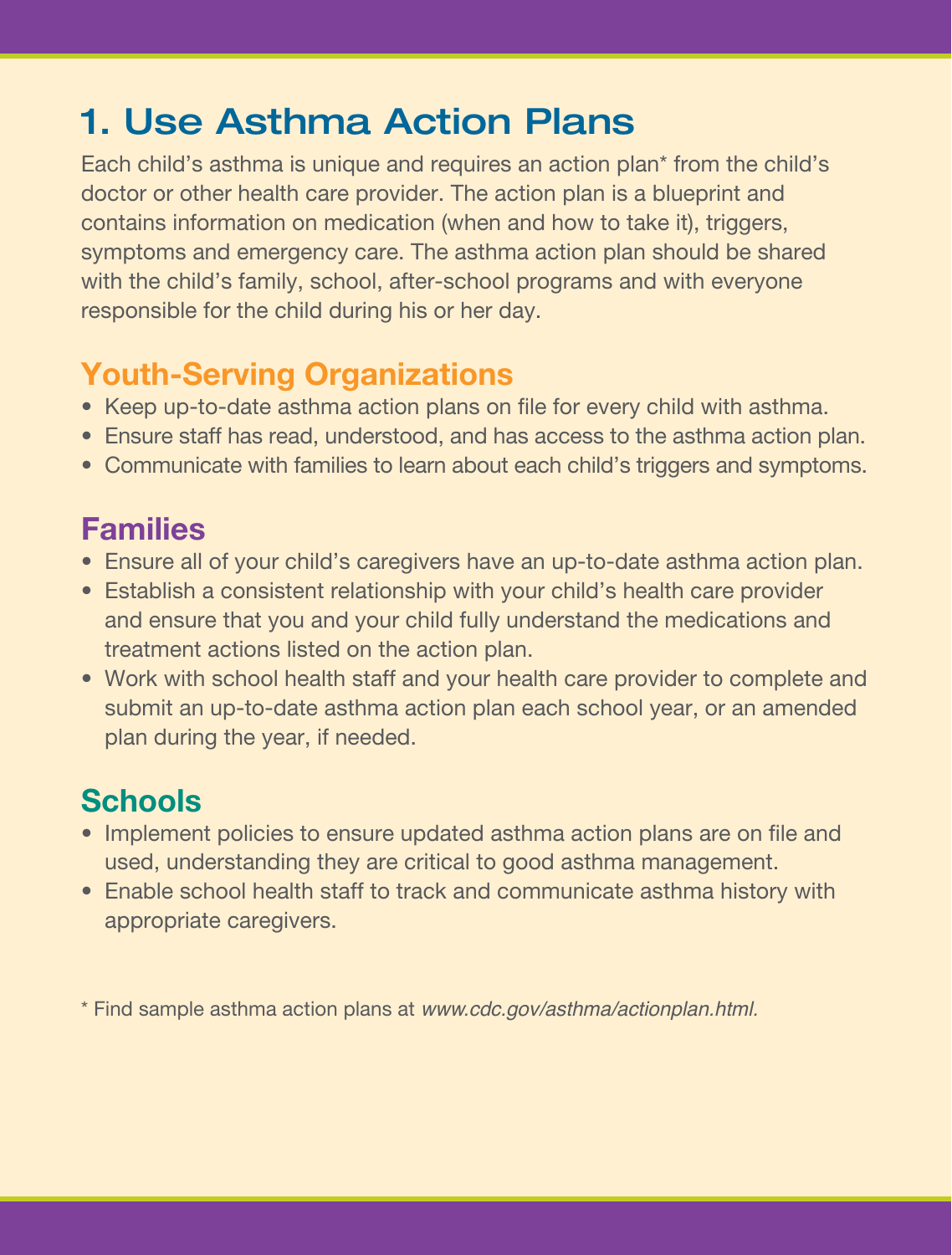## 2. Reduce Asthma Triggers

Asthma symptoms may vary from person to person. Asthma triggers may be indoor or outdoor irritants or allergens and can include: second-hand smoke, dust mites, pets, cockroaches, vehicle exhaust, mold, grasses, trees, pollen, and strenuous physical exercise.<sup>7</sup>

#### **Youth-Serving Organizations**

- Identify and raise awareness of asthma triggers within your facility.
- Adopt and enforce policies that reduce triggers in and around your facility, such as no smoking, no automobile idling and fragrance-free policies.

#### **Families**

- Learn what triggers your child's asthma and take steps to reduce exposure, such as using allergen-free pillow cases.
- Provide a smoke-free environment at home, in the car and wherever your child may be.

- Establish programs to ensure good indoor air quality, such as the Environmental Protection Agency's Tools for Schools Program. www.epa.gov/iaq/schools
- Establish and enforce comprehensive tobacco-free schools, no idling and other policies that address asthma management, using tools such as the National School Boards Association's asthma policy checklist. www.nsba.org/ MainMenu/SchoolHealth/asthma-page/policy-dvlp/policy-checklist\_1.aspx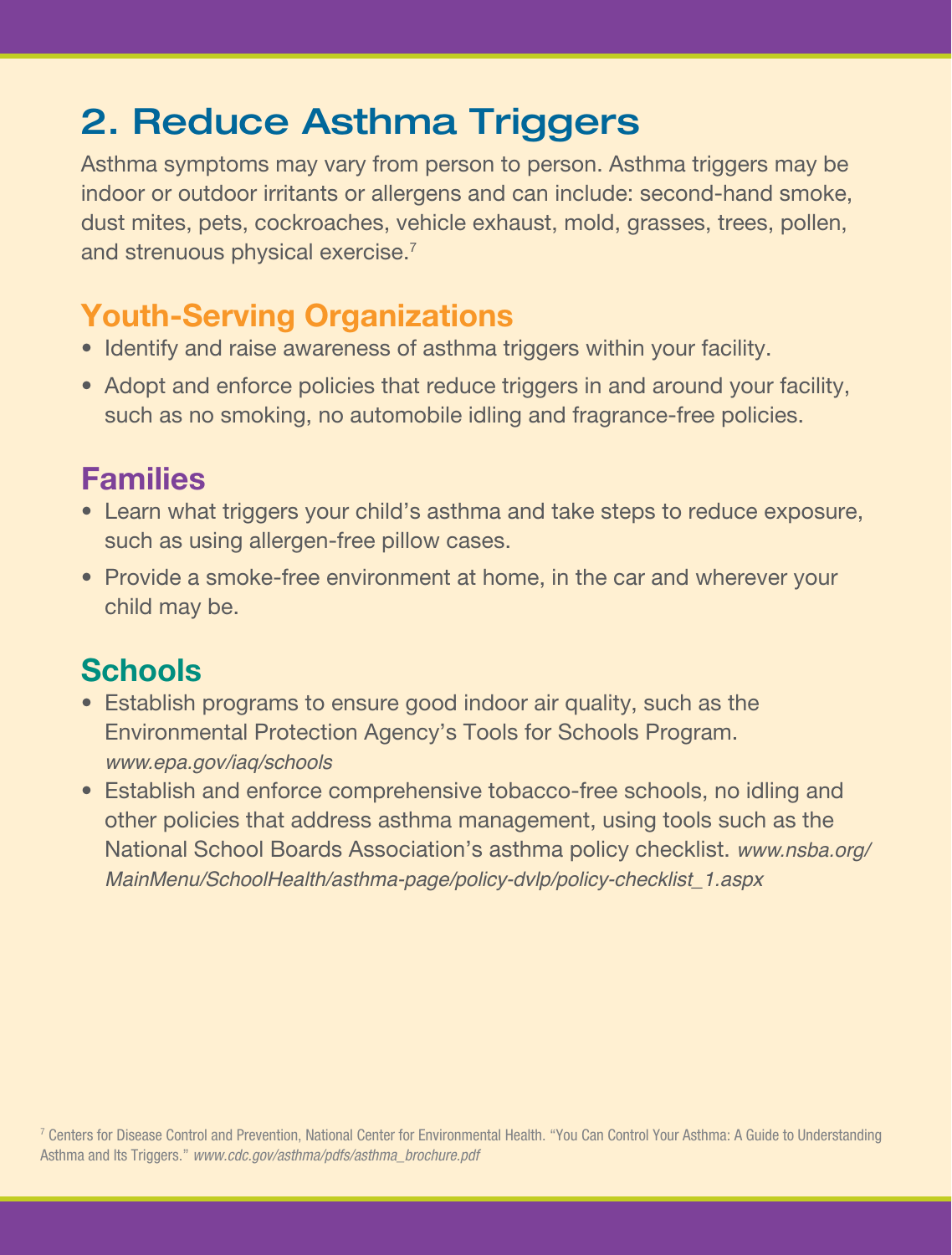### 3. Manage Asthma Medications and Master Techniques

There are two types of asthma medicines – quick-relief and long-term control. Health care providers should assess family, school and community factors in determining when a child should carry and self-administer medications. The provider should communicate the recommendations to the child's family and school, especially the school nurse, as part of the asthma action plan.<sup>8</sup>

All 50 states have established laws on students' right to carry and selfadminister lifesaving asthma medication in schools.

Children should also have access to medical devices that help manage their asthma, such as a spacer/chamber and peak flow meter.

#### **Youth-Serving Organizations**

• Ensure quick-relief medication, peak flow and spacer/chamber is stored safely with the child's asthma action plan and easily accessible during an emergency.

#### **Families**

• Request that your health care provider prescribe three each of the following: quick-relief inhalers, peak flow meters, spacer/chamber devices, every school year (for use at home, at school and with out-of-school providers).

#### **Schools**

- Ensure that students with asthma who meet the criteria to self-carry medications do so, in accordance with state law.
- Prepare for safe and proper storage of asthma medications and devices and plan for their accessibility, as needed.
- Partner with organizations that provide outreach to families on insurance options, such as Medicaid and State Children's Health Insurance Program (S-CHIP), to help all eligible students receive coverage.

<sup>8</sup> When Should Students With Asthma or Allergies Carry and Self-Administer Emergency Medications at School? Guidance for Health Care Providers Who Prescribe Emergency Medications, National Heart Lung and Blood Institute, www.nhlbi.nih.gov/health/prof/lung/asthma/emer\_med.htm.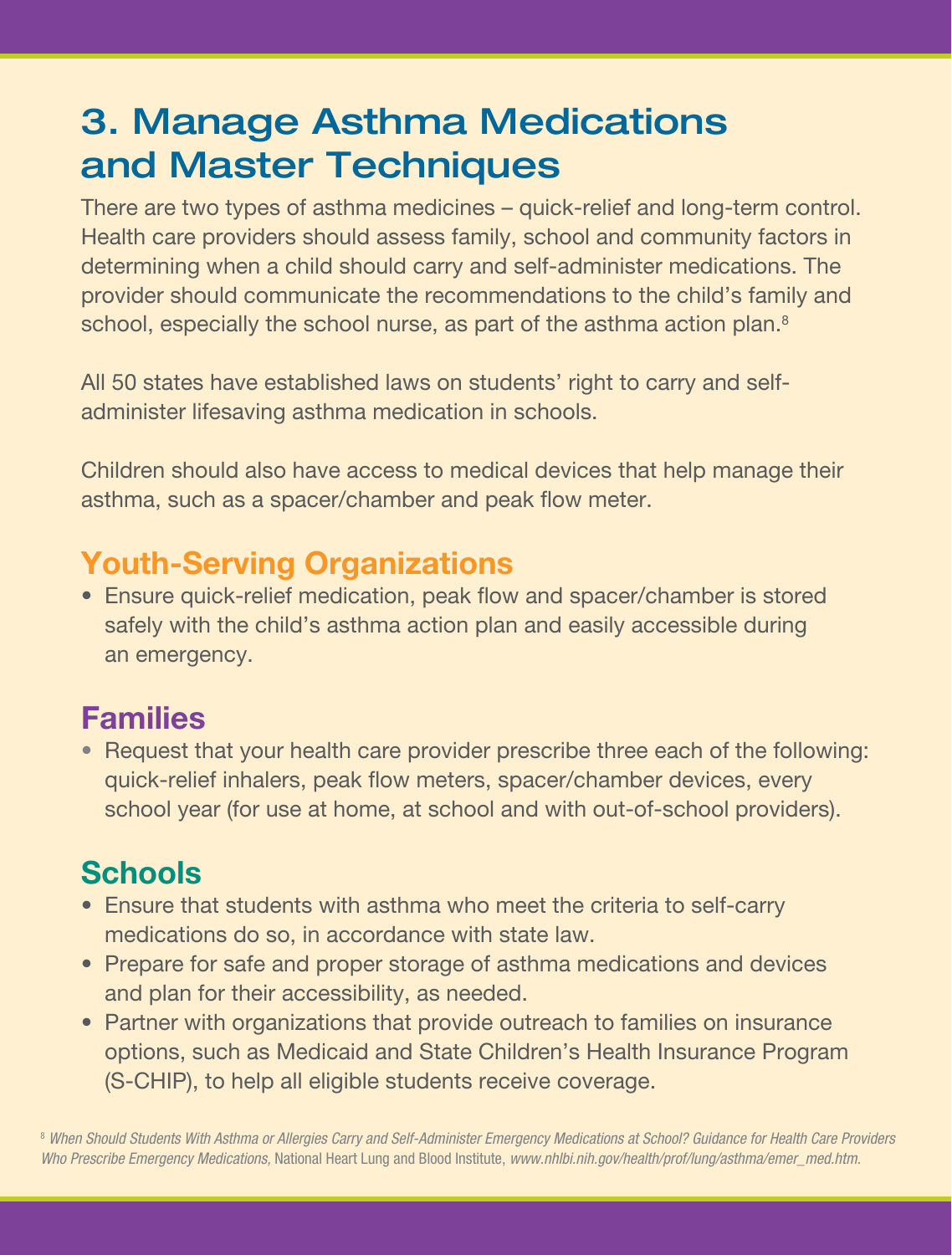**Asthma medication** reaches the lungs through the quick-relief inhaler only when the correct technique is used. It is essential that everyone who comes in contact with a child with asthma has a basic knowledge of asthma medications, devices and correct treatment techniques.

**Quick-Relief Asthma Medications/Quick-Relief Inhalers** provide prompt relief of asthma symptoms or can be used to pre-treat before physical activity. This medication comes in the form of an **MDI,** metered dose inhaler.





**Spacer/Holding Chamber Device** helps deliver the medication from a quick-relief inhaler.

**Controller/Long-Term Asthma Medications** are used daily to lessen the inflammation of the airways to prevent asthma episodes. They will not provide relief during an asthma episode or emergency. The medication is usually taken at home.





**Peak Flow Meter** is a hand-held device that measures how well the lungs are working. Peak flow readings can show if the airways have narrowed, even before the symptoms are felt.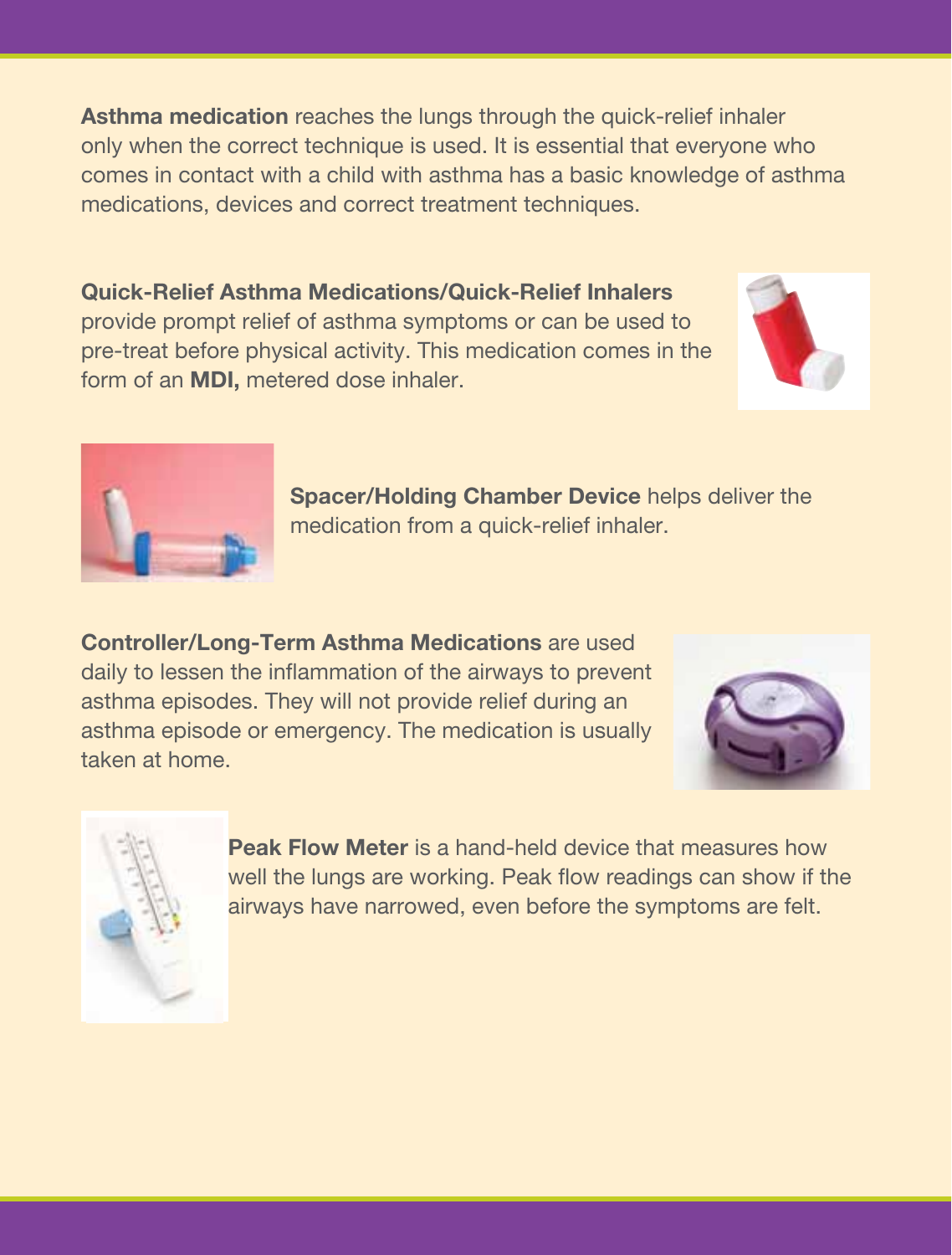### 4. Ensure Opportunities for Physical **Activity**

Regular exercise is important for all children, including those with asthma. A child with well-managed asthma should be able to exercise without experiencing an asthma episode. Those with children in their charge should regularly review whether the asthma action plan includes instructions on taking medication to avoid or reduce asthma symptoms during physical activity.

#### **Youth-Serving Organizations**

- Provide asthma education to all coaches, staff or volunteers who will be involved in physical activity with children so all are familiar with asthma symptoms and emergency procedures.
- Ensure children with asthma take their quick-relief medication 15–30 minutes prior to exercise, if prescribed.
- Ensure quick-relief medications, devices and asthma action plans are easily accessible.

#### **Families**

- Ensure your child understands how to manage his/her asthma during physical activity, if exercise is a trigger for an asthma episode.
- Ensure your child's physical education teachers, coaches and out-of-school providers have a copy of your child's most recent asthma action plan.

- Adopt and implement policies that provide all children the opportunity to participate in regular physical activity.
- Ensure that physical education teachers, coaches, faculty and staff have knowledge of asthma and asthma symptoms and are familiar with emergency procedures.
- Ensure physical education staff know which students have asthma and can easily access asthma action plans, quick-relief medications and devices.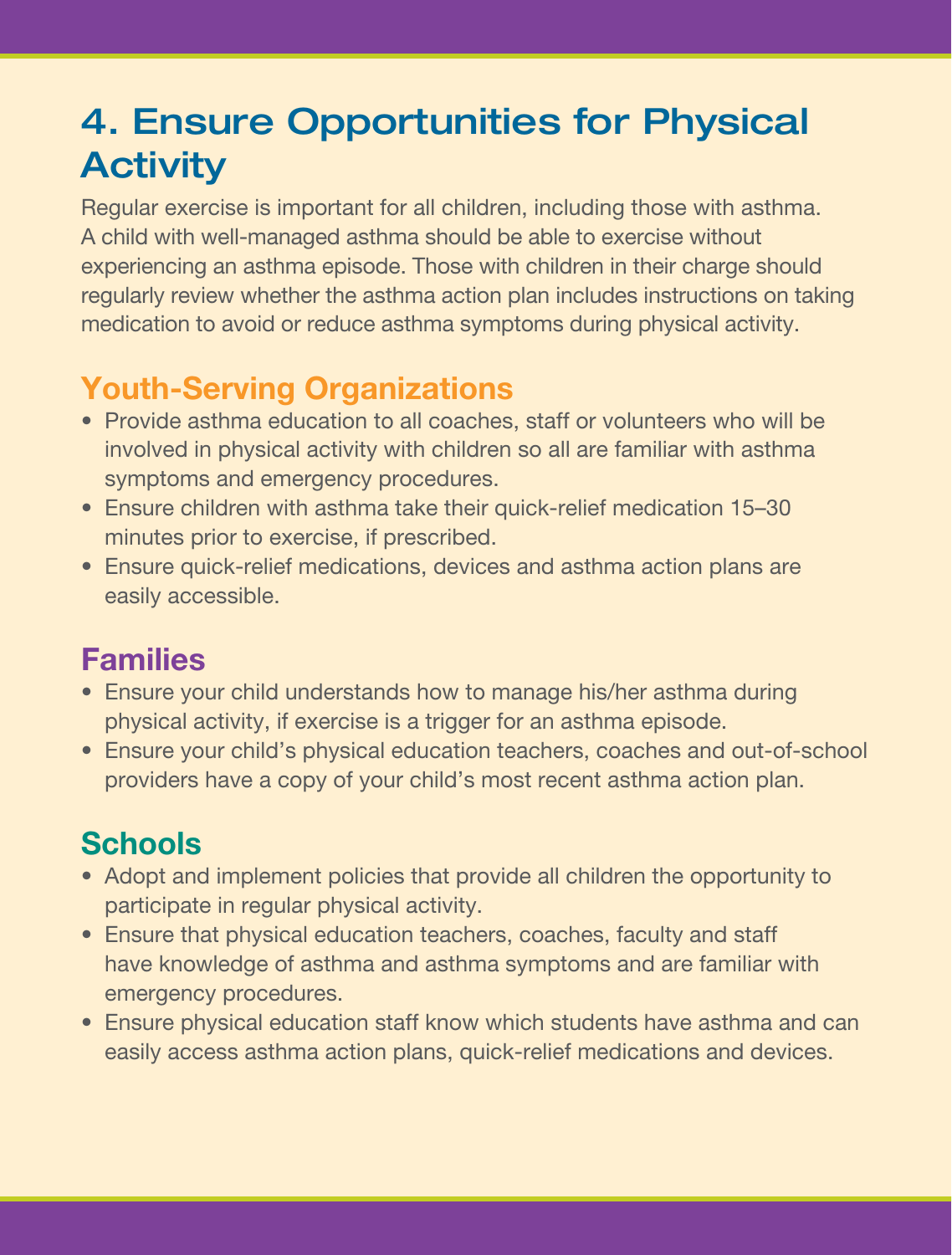### 5. Establish and Maintain Good **Communication**

School system leaders, community organizations, and families must communicate with each other to ensure consistent, quality asthma management during school, at home and during out-of-school time.

#### **Youth-Serving Organizations**

- Help build parent confidence in your organization's ability to effectively manage asthma by sharing education provided to staff and faculty.
- Communicate with the parents on their child's use of asthma medication or an asthma episode when in your charge.

#### **Families**

- Discuss your child's asthma with your health care provider; appropriate school staff such as teachers, coaches, faculty and staff, and out-of-school caregivers.
- Make sure your child understands his/her asthma medications and is able to communicate and advocate for his/her own needs.
- Inform school and caregivers when your child has experienced an asthma episode or asthma-related absence, and provide guidance on any changes in medication or procedures.

- Communicate effectively with the media, youth-serving organizations, families, and the general public using tools such as AASA's Asthma Communication Toolkit. *www.aasa.org/asthmatoolkit.aspx*
- Address asthma as part of your coordinated school health plan using strategies developed by the Centers for Disease Control and Prevention. *www.cdc.gov/HealthyYouth/asthma/pdf/strategies.pdf*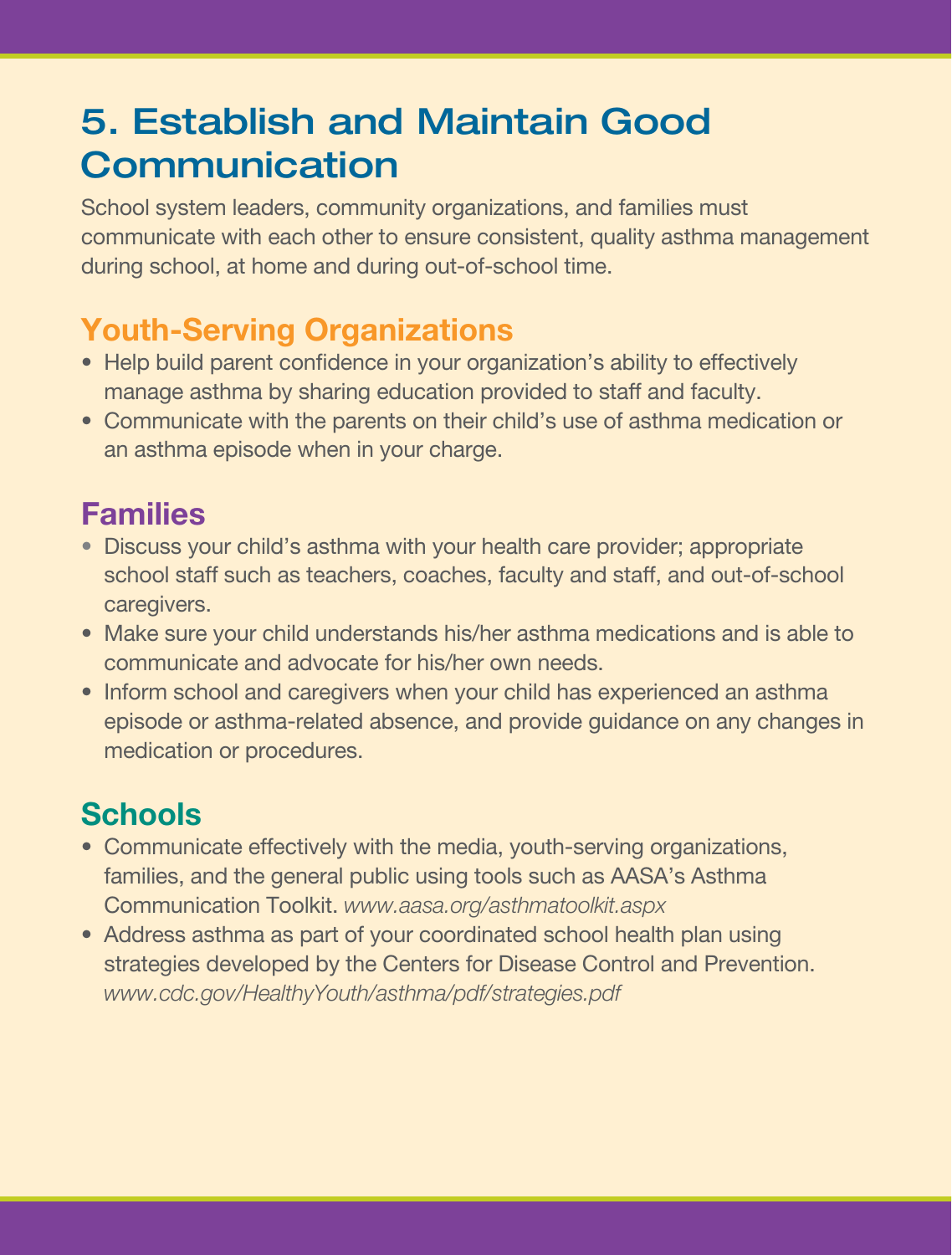## 6. Provide Asthma Education

All who work with children should be knowledgeable about asthma warning signs, triggers and how to respond to an asthma emergency.

#### **Youth-Serving Organizations**

- Provide asthma education and training for staff on medication use and emergency procedures.
- Talk with the family if you think a child in your care may have undiagnosed asthma.
- Become involved with local asthma coalitions, hospitals, clinics and parent organizations to enhance asthma management and education.

#### **Families**

- Learn about your child's asthma triggers, medications and management through your health care provider or any of the organizations listed in this guide under "Contacts and Resources."
- Share information about community asthma education resources with school staff and other parents.

- Provide asthma education and training to all staff.
- Provide general asthma awareness information to all students.
- Provide asthma education to children with asthma through resources such as the American Lung Association's curricula.
- Form partnerships with local asthma coalitions to enhance asthma management and education.
- Share what you know, what you are learning and your experience helping children with asthma in your school district with other school leaders. Contact American Association of School Administrators (AASA) and National School Boards Association (NSBA) to help you develop and spread your success stories.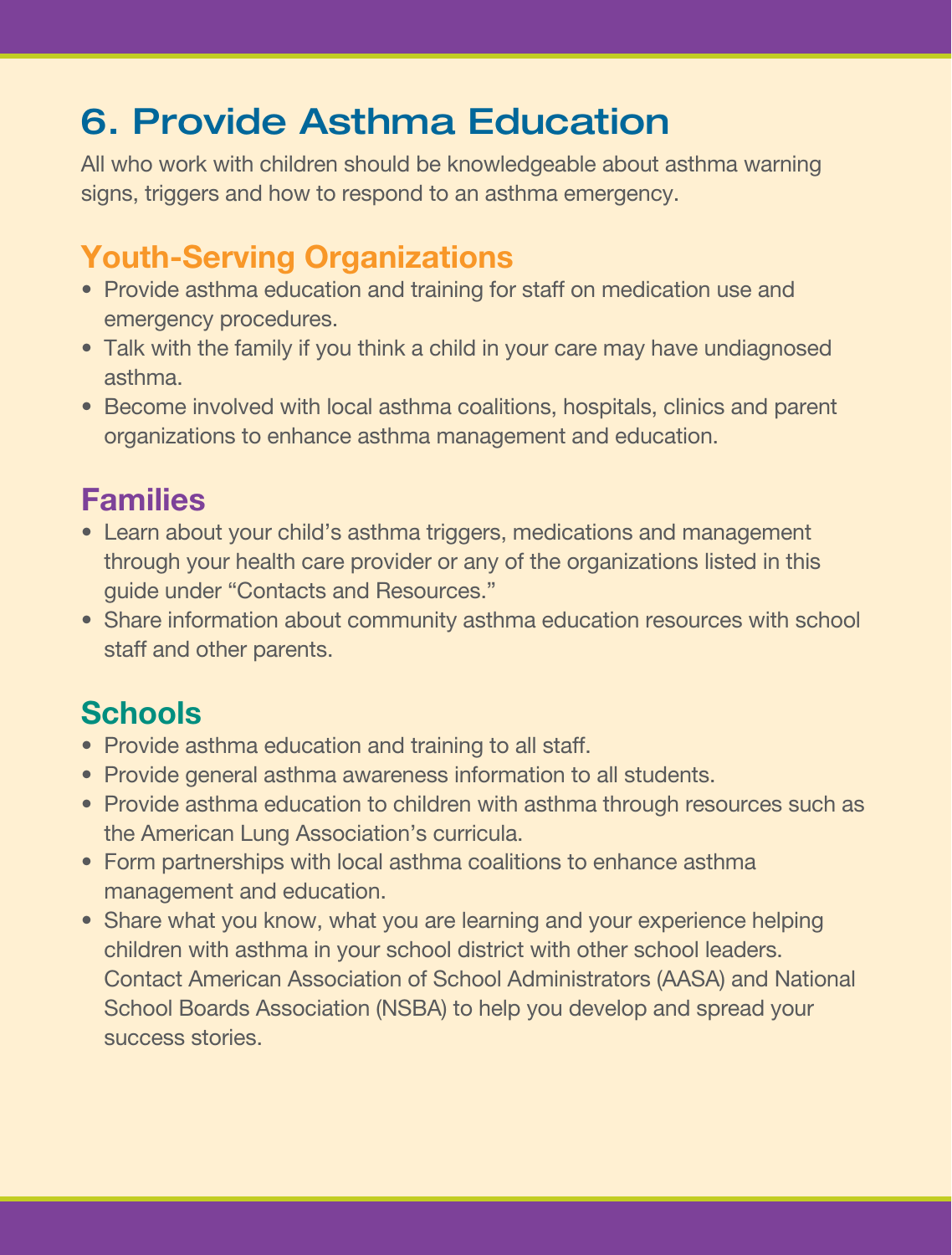## Contacts and Resources

Below are organizations that can either provide or help you locate FREE resources to create, manage and support asthma-friendly schools, community centers, youth programs, summer camps and homes.

- **Allergy & Asthma Network/Mothers of Asthmatics** maintains a list of frequently asked questions for families with children with asthma. http://www.aanma.org/
- **American Association of School Administrators** provides free asthma resources such as a Powerful Practices assessment tool for schools, Questions School Leaders Frequently Ask About Asthma, Asthma Communications Toolkit, and this community guide. http://www.aasa.org/Asthma.aspx
- **American Lung Association** Open Airways for Schools program helps children learn to manage their own asthma. http://www.lungusa.org/lung-disease/asthma/
- **Asthma Community Network** provides tools, information and partners to help communities improve the quality of life for people with asthma. http://www.asthmacommunitynetwork.org
- **Centers for Disease Control and Prevention, Division of Adolescent and School Health** promotes the health and well-being of children and adolescents to enable them to become healthy and productive adults. http://www.cdc.gov/healthyyouth/asthma/index.htm
- **Environmental Protection Agency** offers resources for safe home and school air environments, asthma triggers, school bus idling, and Tools for Schools, a kit to help all schools ensure healthy indoor air environments. http://www.epa.gov/
- **National Collaboration for Youth** includes the YMCA/YWCA, Boys and Girls Clubs of America, Boy Scout/Girl Scouts, Camp Fire USA and 40 other organizations. Download information on youth development in your community. http://www.collab4youth.org/
- **National Heart, Lung and Blood Institute** provides tips and resources through their National Asthma Control Initiative for schools, parents and other caregivers to help children control asthma. http://www.nhlbi.nih.gov/health/prof/lung/asthma/naci/audiences/schools-childcare.htm
- **National Parent Teacher Association** provides parents and families tools to help children be safe, healthy, and successful — in school and in life. http://pta.org/
- **National School Boards Association** maintains an "Asthma & Schools" webpage, designed to provide easy access to information, resources, and tools to support management and policy practices related to students with asthma. http://www.nsba.org/MainMenu/SchoolHealth/ asthma-page.aspx